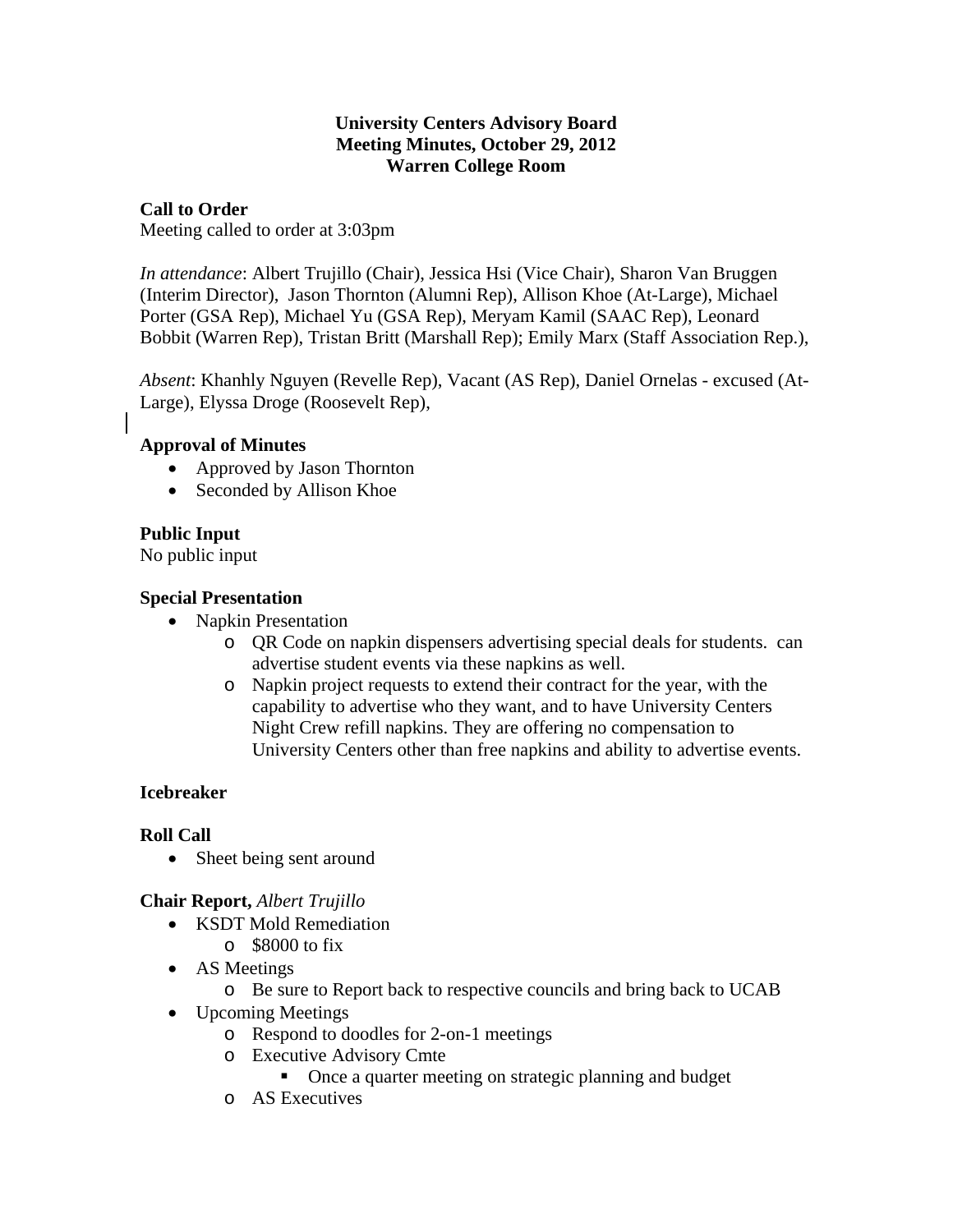- o Cooperatives
	- Coops updating with new info from principal members

### **Vice-Chair Report,** *Jessica Hsi*

- Space Allocation
	- o Thai Culture Club and VSA space allocation issue resolved
- Tech Fee Subsidy Language
	- o Must bring copy of event budget and University Centers quote from tech services and sample marketing material which shows University Centers logo -Approved unanimously

## **Interim Director Report,** *Sharon Van Bruggen*

- Vandalism
	- o Following Up on, using video camera
- Level 4 Conference Room Name
	- o Priority for GSA, needs new name
- Update on Set-up/Usage Fee
	- o Flat rate for equipment setup in event spaces in student centers
- Analysis of Coops Potential Rent
	- o Determine rent price in consideration of sales
- Survey Update
	- o 8000 randomized student survey

#### **New Business**

- Tech Fee Balance: \$6,712.50
- Napkin Project
	- o Small Subcommittee to explore advertising, staffing, and business concerns
	- o 4-2-1 Vote on voting today
	- o End trial run: 3
	- o Approve of continuation of napkin project as presented by group: 0
	- o Edit contract with napkin group to address concerns about what can be advertised: 3
	- o Open advertising of napkin dispensers to project vendors: 2
	- o Final Vote-Project End vs Project with editing contract: 3-4
		- Tabled to next week until more college representation
- Name of  $4^{\text{th}}$  floor conference room tabled

## **Old Business**

## **Member Reports**

#### **Announcements**

#### **Open Forum**

• TMC Rep Tristan Britt intro